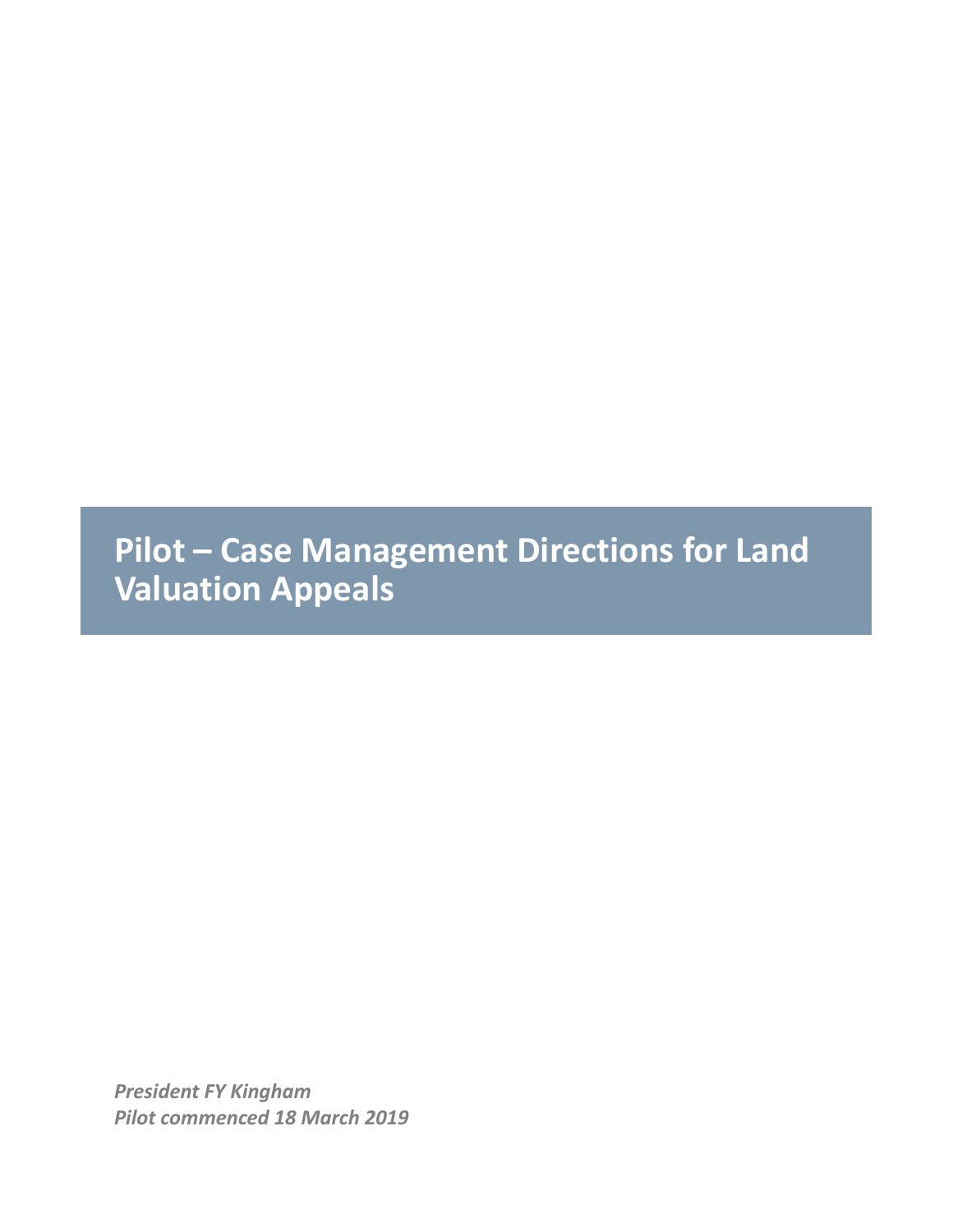# TABLE OF CONTENTS

#### Table of Contents

| Overview of the Pilot                                                                                       |                |
|-------------------------------------------------------------------------------------------------------------|----------------|
| LVAs for valuations exceeding \$5m                                                                          | $\overline{2}$ |
| LVA 1 - Directions for LVAs exceeding \$5m                                                                  | - 3            |
| LVAs for valuations not exceeding \$5m                                                                      | .5.            |
| LVA 2 - Directions for LVAs for valuations not exceeding \$5m - appellant not calling any expert evidence 6 |                |
| LVA 3 - Directions for LVAs for valuations not exceeding \$5m - appellant calling valuation evidence (and   |                |
| no other expert evidence)                                                                                   |                |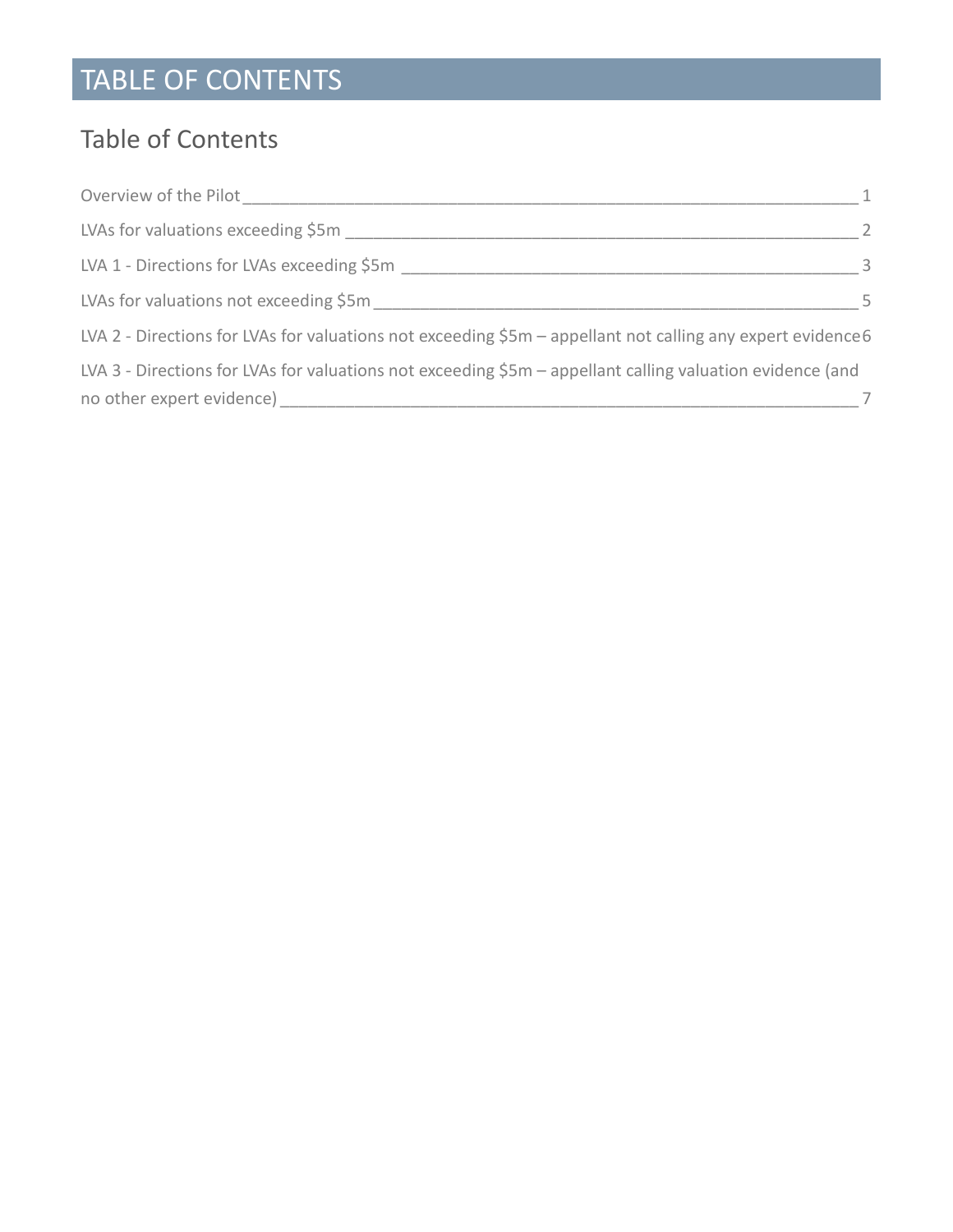#### OVERVIEW OF THE PILOT

#### <span id="page-2-0"></span>Overview of the Pilot

The Court proactively manages all active cases before the Court to:

- 1. enhance the prospects of early resolution; and
- 2. promote efficient and effective preparation for a fair hearing of the real issues in dispute.

Which directions are appropriate for LVAs depends on the amount of the valuation in dispute and the number and types of expert evidence relied upon. This pilot will trial standard pathways for LVAs, taking into account recent experience in using the Model Directions.

The Court's objectives for the pilot are to:

- 1. reduce the number of directions hearings;
- 2. provide certainty about the expectations for pre-hearing preparation in different types of LVAs; and
- 3. enhance the utility and integrity of expert evidence, particularly valuation evidence.

For LVAs exceeding \$5m, the Court will issue directions shortly after a party files an appeal. They will require the parties to undertake steps to the stage of nomination of expert witnesses, at which time it will be listed for the first directions hearing. The Court will issue directions for most LVAs not exceeding \$5m, shortly after a preliminary conference and without the need for a directions hearing.

The Court will monitor compliance with the directions and call the parties in for review if necessary. The parties will also have the option of requesting a review if they seek a variation to the standard orders or consider further or different directions.

At a review, the Court will make directions on a case specific basis, but will always consider the following matters:

- 1. whether an eTrial will be ordered;
- 2. how the parties will brief the experts;
- 3. whether the case will be directed to Court Managed Expert Evidence (CMEE); and
- 4. whether the case will be heard together with any other case.

1 year after the pilot commences, in consultation with its LVA Reference Group, the Court will:

- 1. evaluate the pilot; and
- 2. develop a new Practice Direction for this jurisdiction.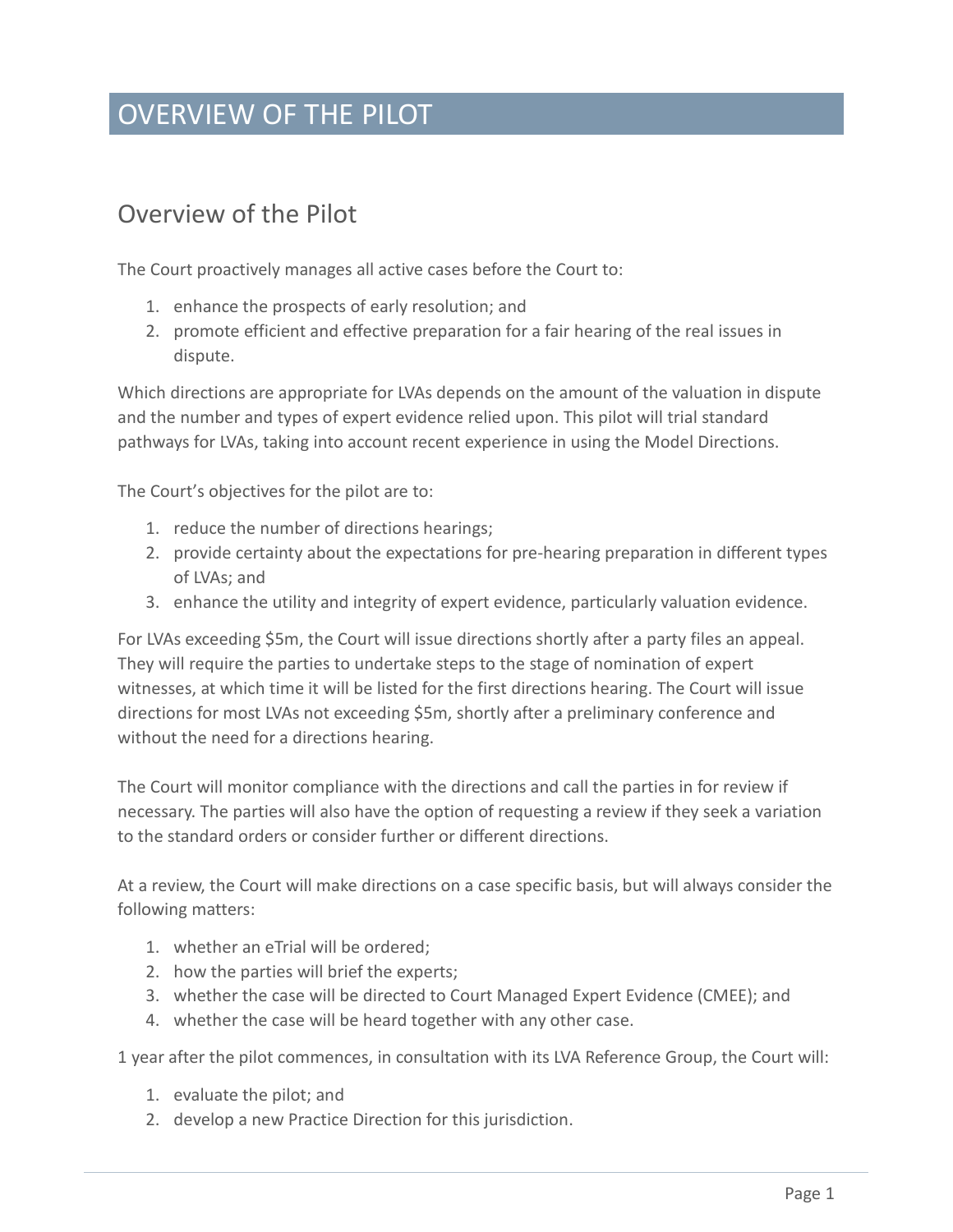### LVAS FOR VALUATIONS EXCEEDING \$5M

#### <span id="page-3-0"></span>LVAs for valuations exceeding \$5m

The Court will issue directions in accordance with LVA 1 as soon as practicable after the Notice of Appeal is filed. The model directions set a timetable for steps up to and including the nomination of expert witnesses, culminating in the first directions hearing.

The Court will monitor compliance with directions, but also expects the parties to indicate beforehand if they anticipate they cannot comply with a direction. In either case, or if a party seeks a variation or different directions, the Court will list the case for review.

Otherwise, the first Court appearance will be the directions hearing after nomination of experts, at which the Court will set case specific directions for the further conduct of the appeal.

As appeals involving valuations exceeding \$5m will have been through an Independently Chaired Conference (ICC) prior to a party filing an appeal, the Court does not offer a preliminary conference. A party may request a referral to mediation, but the Court is unlikely to order mediation unless a party can demonstrate a change in circumstances since the ICC (or that an ICC did not take place).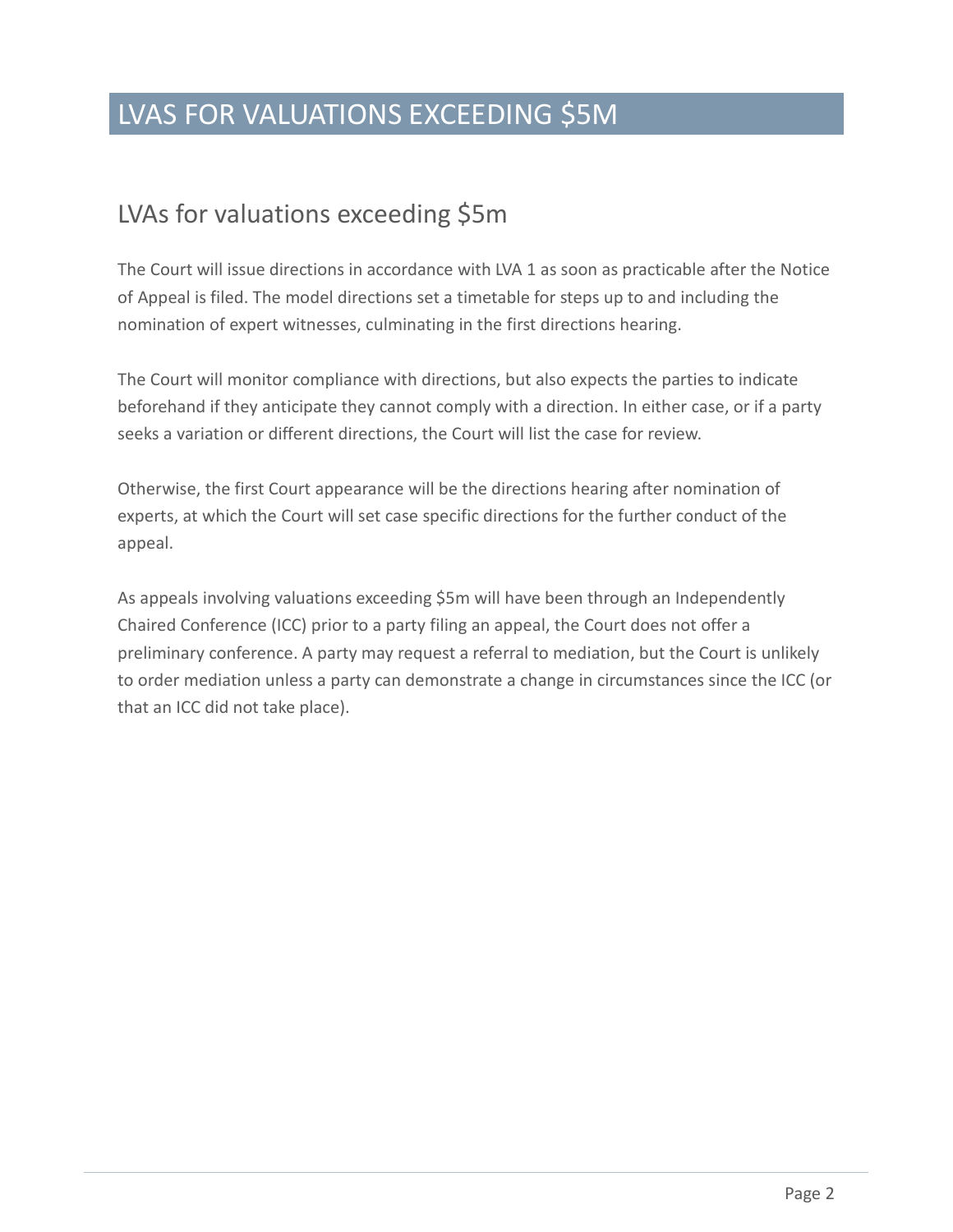### LVA 1 - DIRECTIONS FOR LVAS EXCEEDING \$5M

#### <span id="page-4-0"></span>LVA 1 - Directions for LVAs exceeding \$5m

- 1. By **4:00pm** on **[2 weeks from the date of the orders],** the appellant must file in the Land Court Registry and serve on the respondent its statement of facts, matters and contentions in respect of the grounds of appeal which must address the following matters:
	- a. the **[site/unimproved]** value of the land;
	- b. the highest and best use of the land;
	- c. the valuation approach;
	- d. a list of comparable sales; and
	- e. details of any site specific characteristics, including planning and site constraints.
- 2. By **4:00pm** on **[4 weeks from the date of the orders],** the respondent must file in the Land Court Registry and serve on the appellant its statement of facts, matters and contentions in respect of the grounds of appeal which must address the following matters:
	- a. the **[site/unimproved]** value of the land;
	- b. the highest and best use of the land;
	- c. the valuation approach;
	- d. a list of comparable sales;
	- e. details of any site specific characteristics, including planning and site constraints; and
	- f. for the respondent only, detail the reasons for its objection decision in relation to the land.
- 3. By **4:00pm** on **[6 weeks from the date of the orders],** each party must deliver the following to the other party:
	- a. a list of all documents in their possession or control which are directly relevant to the issues in dispute; and
	- b. a separate list of any of the documents for which they claim privilege from disclosure, and the basis for that claim.
- 4. By **4:00pm** on **[7 weeks from the date of the orders],** each party must produce the listed documents for inspection or deliver copies of the listed documents as requested by the other party.
- 5. By **4:00pm** on **[8 weeks from the date of the orders],** each party must file in the Land Court Registry and serve on any other party a written notice of the expert witnesses they intend to engage for the hearing. The notice must include the following details with respect to each expert witness nominated:
	- a. the name of the expert witness;
	- b. their discipline or area of expertise; and
	- c. a short statement of each specific issue or assertion the expert witness will address.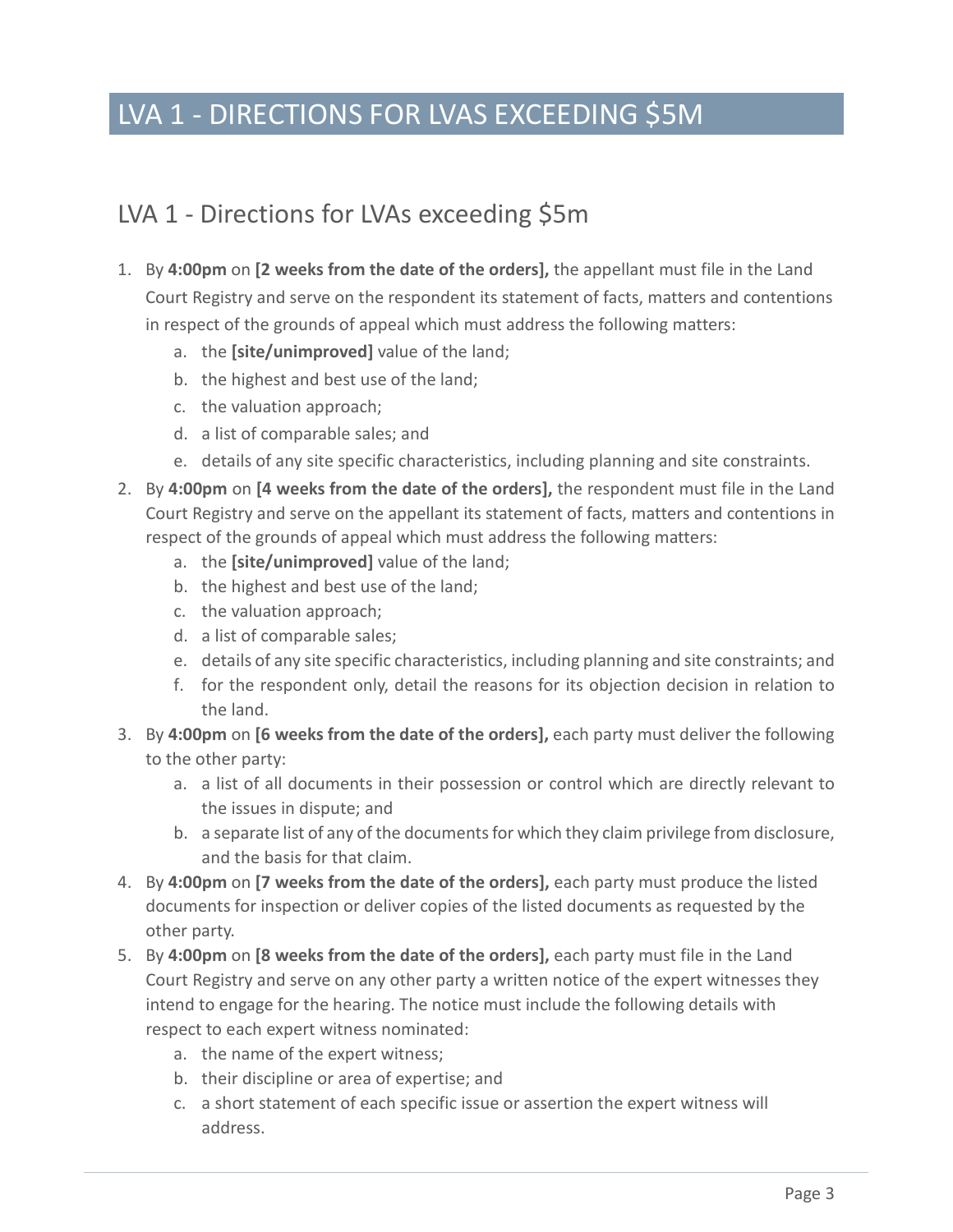### LVA 1 - DIRECTIONS FOR LVAS EXCEEDING \$5M

- 6. The appeal is listed for review and directions at **[ASAP after the date for nomination of the experts].**
- 7. If a party becomes aware of any circumstances that may prevent them from complying with a direction, they must notify the Land Court Registry and the other party, in writing, as soon as practicable, of the following matters:
	- a. which direction they will or may not be able to comply with;
	- b. the reason for the anticipated non-compliance; and
	- c. the party's proposal to remedy the non-compliance, including any proposed variation to the current directions.
- 8. Either party may apply for review by giving at least two (2) business days' written notice to the Land Court Registry and to the other party of:
	- a. the proposed date for review; and
	- b. the reasons for the request;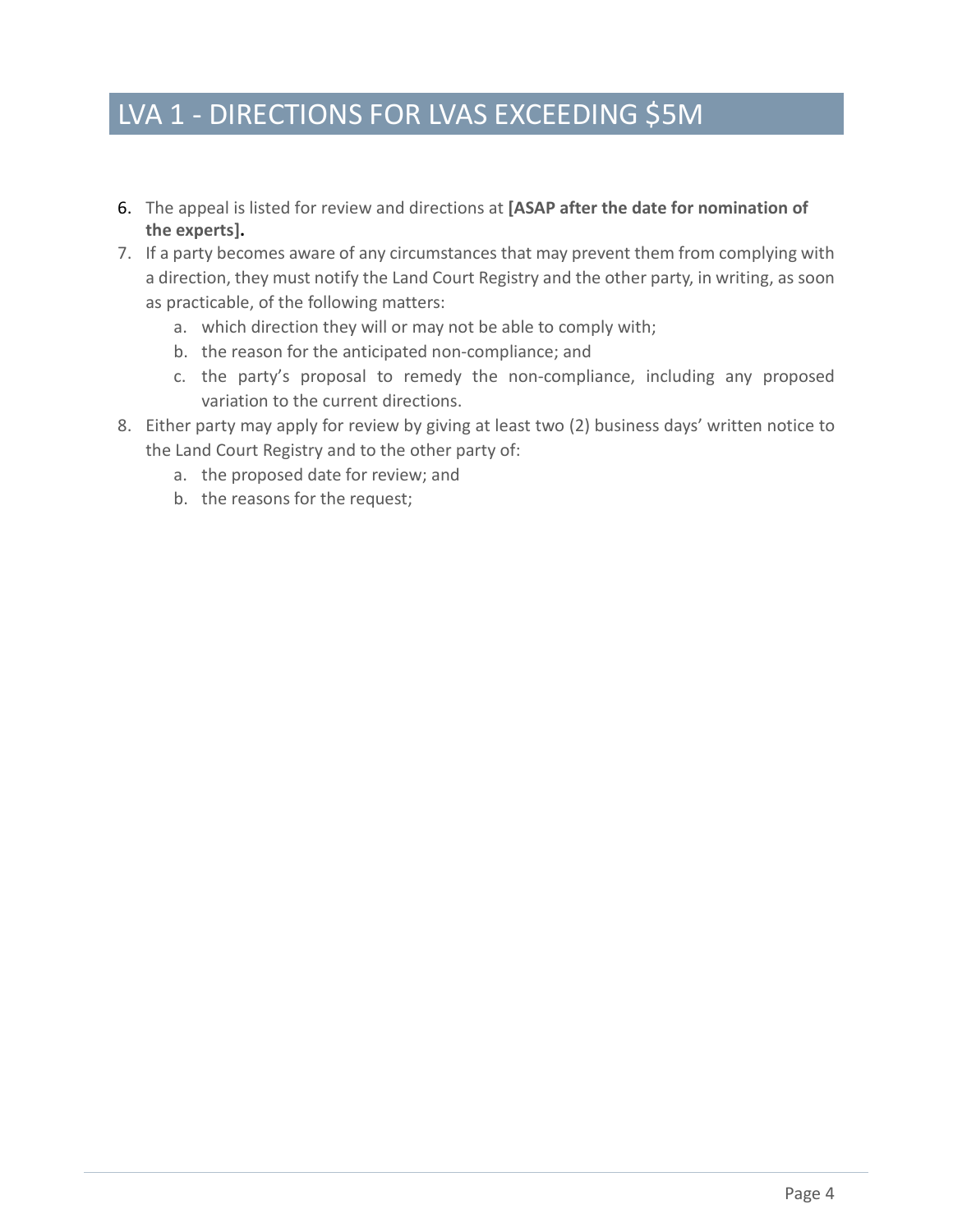### LVAS FOR VALUATIONS NOT EXCEEDING \$5M

#### <span id="page-6-0"></span>LVAs for valuations not exceeding \$5m

All appeals involving valuations not exceeding \$5m will start with a preliminary conference, usually convened by the Judicial Registrar, and be listed as soon as practicable after the appeal is filed. If the appeal is not resolved at the preliminary conference, the Judicial Registrar will file a Certificate to that effect and advise the Court what expert evidence, if any, the appellant proposes to call at the hearing. The parties will provide position statements if required by the Judicial Registrar.

Within 7 working days after the preliminary conference, the Registry will either:

- 1. issue directions in accordance with:
	- a. LVA 2, if no expert evidence will be called by the appellant;
	- b. LVA 3, if valuation evidence will be called by the appellant; or
- 2. list the appeal for review, if the appellant will call expert evidence in more than one area of expertise.

The LVA 2 and LVA 3 directions set a timetable for steps up to and including the date listed for hearing the appeal. The difference between the two models is the directions for the valuer meeting and joint report in LVA 3.

The Court will monitor compliance with directions, but also expects the parties to indicate beforehand if they anticipate they cannot comply with a direction. In either case, or if a party seeks a variation or different directions, the Court will list the case for review. Otherwise, the first Court appearance after the preliminary conference will be the hearing review.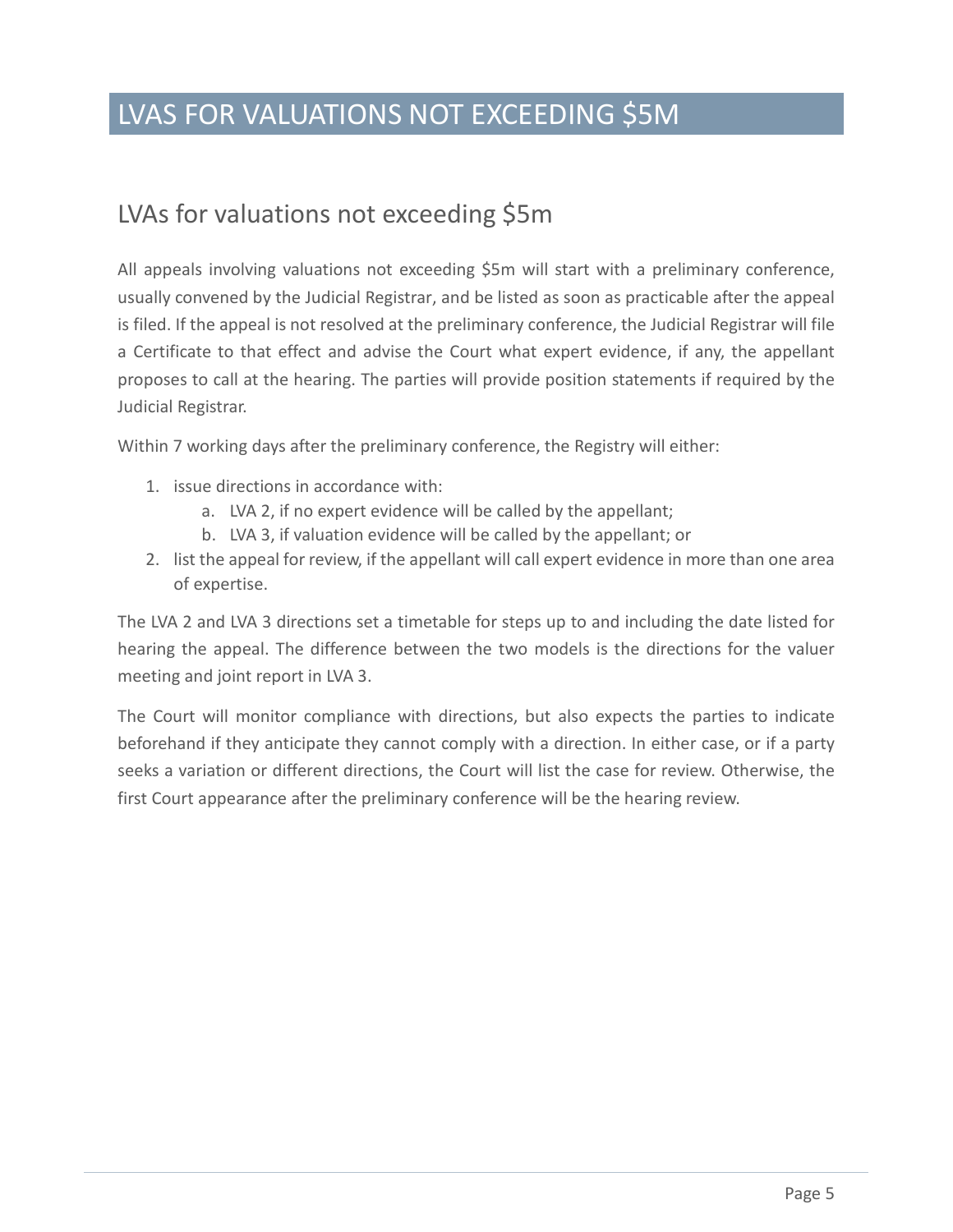# LVA 2 - DIRECTIONS FOR LVAS FOR VALUATIONS NOT EXCEEDING \$5M – APPELLANT NOT CALLING ANY EXPERT EVIDENCE

### <span id="page-7-0"></span>LVA 2 - Directions for LVAs for valuations not exceeding \$5m appellant not calling any expert evidence

- 1. Each party must file in the Land Court Registry and serve on the other party the following documents by the dates specified:
	- a. by **4:00pm** on **[2 weeks from the date of the orders]**,their statements of evidence and any documents they wish to rely upon at the hearing;
	- b. by **4:00pm** on **[4 weeks from the date of the orders]**, their statements of evidence and documents in reply, if any.
- 2. At the hearing, the statements of evidence will be the evidence in chief of the author, unless the Court orders otherwise.
- 3. The case is listed for a hearing review **at [TIME, the first review after the date in order 1.b & PLACE]**.
- 4. The case is listed for hearing for commencing **at [TIME & no earlier than 2 weeks after the hearing review & LOCATION]**.
- 5. If a party becomes aware of any circumstances that may prevent them from complying with a direction, they must notify the Land Court Registry and the other party, in writing, as soon as practicable, of the following matters:
	- a. which direction they will or may not be able to comply with;
	- b. the reason for the anticipated non-compliance; and
	- c. the party's proposal to remedy the non-compliance, including any proposed variation to the current directions.
- 6. Either party may apply for review by giving at least two (2) business days' written notice to the Land Court Registry and to the other party of:
	- a. the proposed date for review;
	- b. the reasons for the request; and
	- c. the proposed directions.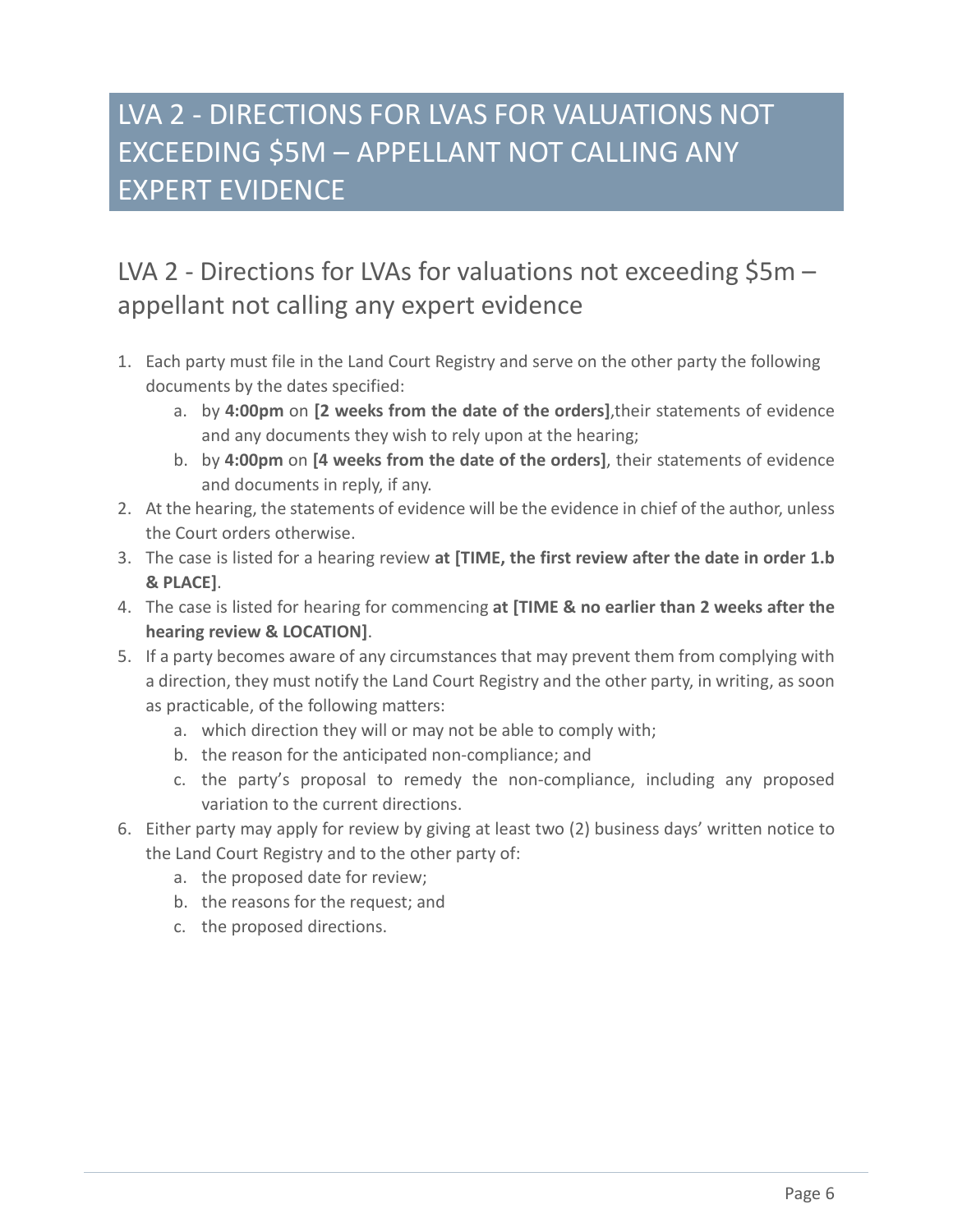# LVA 3 - DIRECTIONS FOR LVAS FOR VALUATIONS NOT EXCEEDING \$5M – APPELLANT CALLING VALUATION EVIDENCE (AND NO OTHER EXPERT EVIDENCE)

<span id="page-8-0"></span>LVA 3 - Directions for LVAs for valuations not exceeding \$5m appellant calling valuation evidence (and no other expert evidence)

- 1. By **4:00pm** on **[2 weeks from the date of the orders],** the appellant must file in the Land Court Registry and serve on the respondent its statement of facts, matters and contentions in respect of the grounds of appeal which must address the following matters:
	- a. the **[site/unimproved]** value of the land;
	- b. the highest and best use of the land;
	- c. the valuation approach;
	- d. a list of comparable sales; and
	- e. details of any site specific characteristics, including planning and site constraints.
- 2. By **4:00pm** on **[4 weeks from the date of the orders],** the respondent must file in the Land Court Registry and serve on the appellant its statement of facts, matters and contentions in respect of the grounds of appeal which must address the following matters:
	- a. the **[site/unimproved]** value of the land;
	- b. the highest and best use of the land;
	- c. the valuation approach;
	- d. a list of comparable sales;
	- e. details of any site specific characteristics, including planning and site constraints; and
	- f. for the respondent only, detail the reasons for its objection decision in relation to the land.
- 3. By **4:00pm** on **[6 weeks from the date of the orders]** each party must file in the Land Court Registry and serve on the other party, statements of evidence of any lay witness they intend to rely upon at the hearing.
- 4. The statement of evidence of a lay witness will be their evidence-in-chief at the hearing, unless the Court orders otherwise.
- 5. By **4:00pm** on **[6 weeks from the date of the orders]** the parties must prepare and deliver to the valuation expert witnesses a consolidated brief of instructions which:
	- a. identifies any issue that any party considers the experts need to address; and
	- b. includes any information or documents that any party considers relevant to those issues.
- 6. Including information or a document in a consolidated brief of instructions is without prejudice to the parties' rights to object at the hearing to: